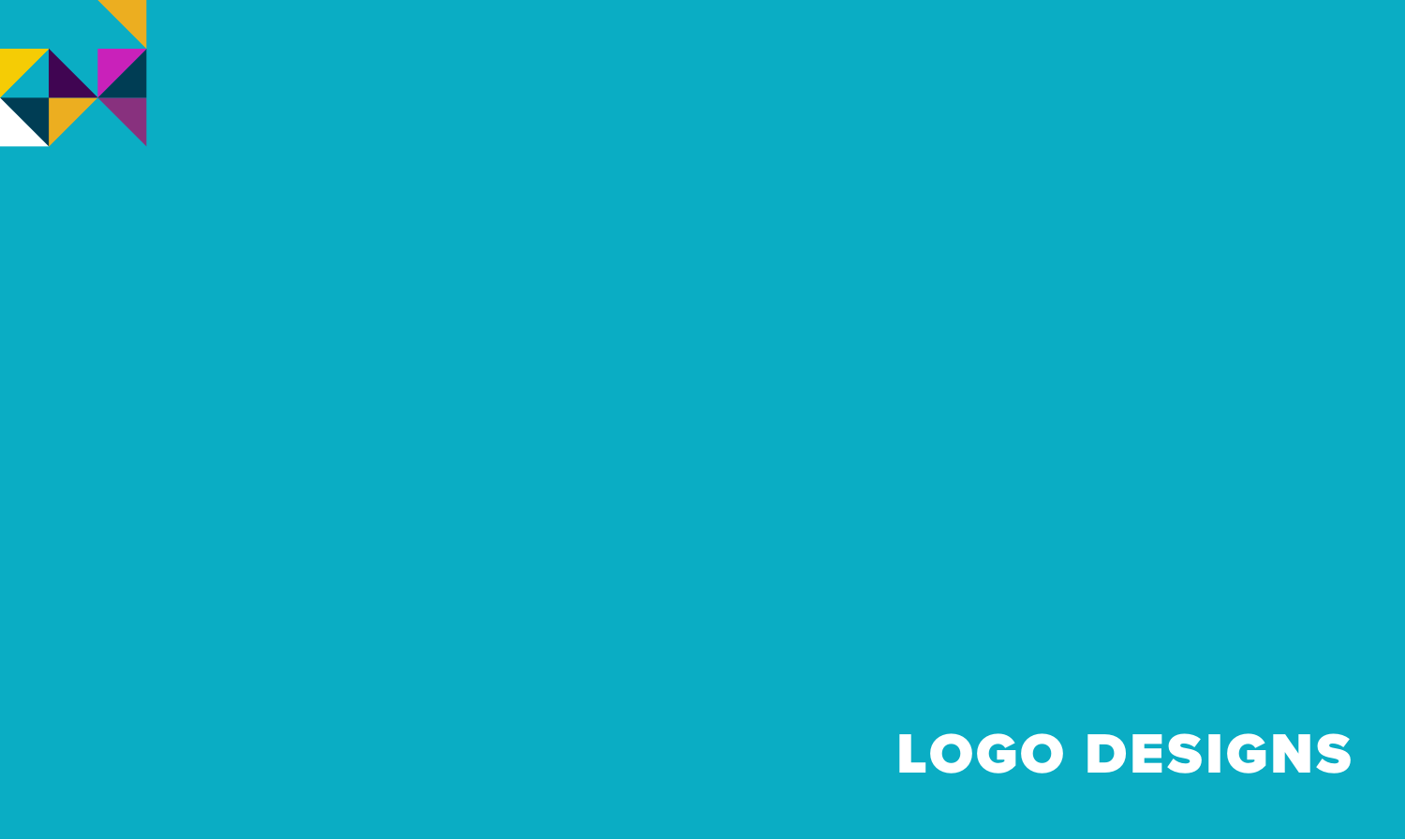## THE TENDYR BROTHYRS

The Tendyr Brothyrs are a Jacksonville based band/performance art/comedy brotherly duo who host and run a popular open mic weekly event.

For their branding and logo it felt right to go with something fun and a bit whimsical.

+ Original Illustration

+ Custom Font

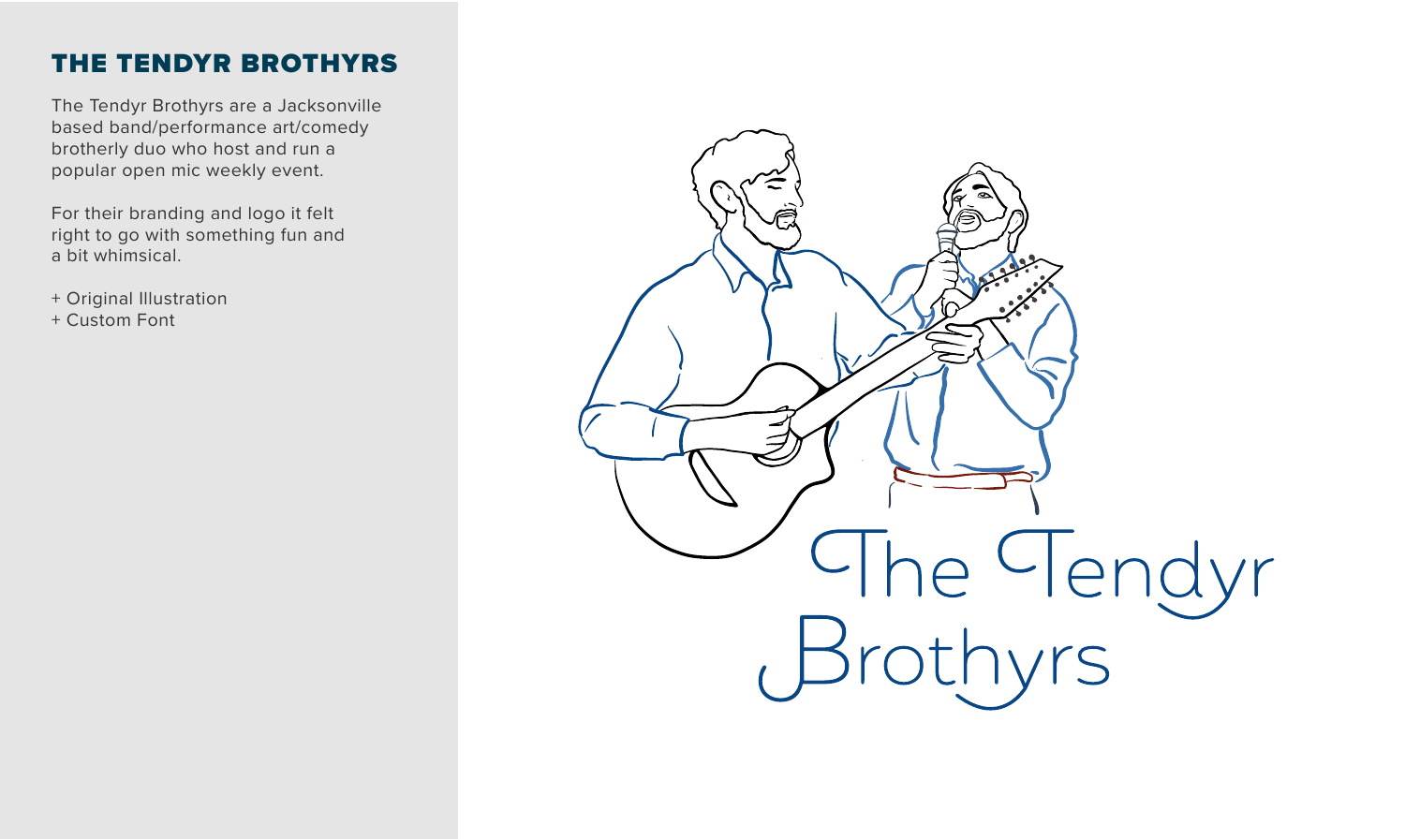#### ERASER RECORDS

A Jacksonville based record store wanted a bold logo to set off their branding on a strong note. With less strict guides on layout and color I created a set of assets for them to use fluidly amongst their signage, products, packaging and whatever else they could think of!

+ Original Illustration + Manipulated Font



# ERASER RECORDS **ERASER RECORDS** ERASER RECORDS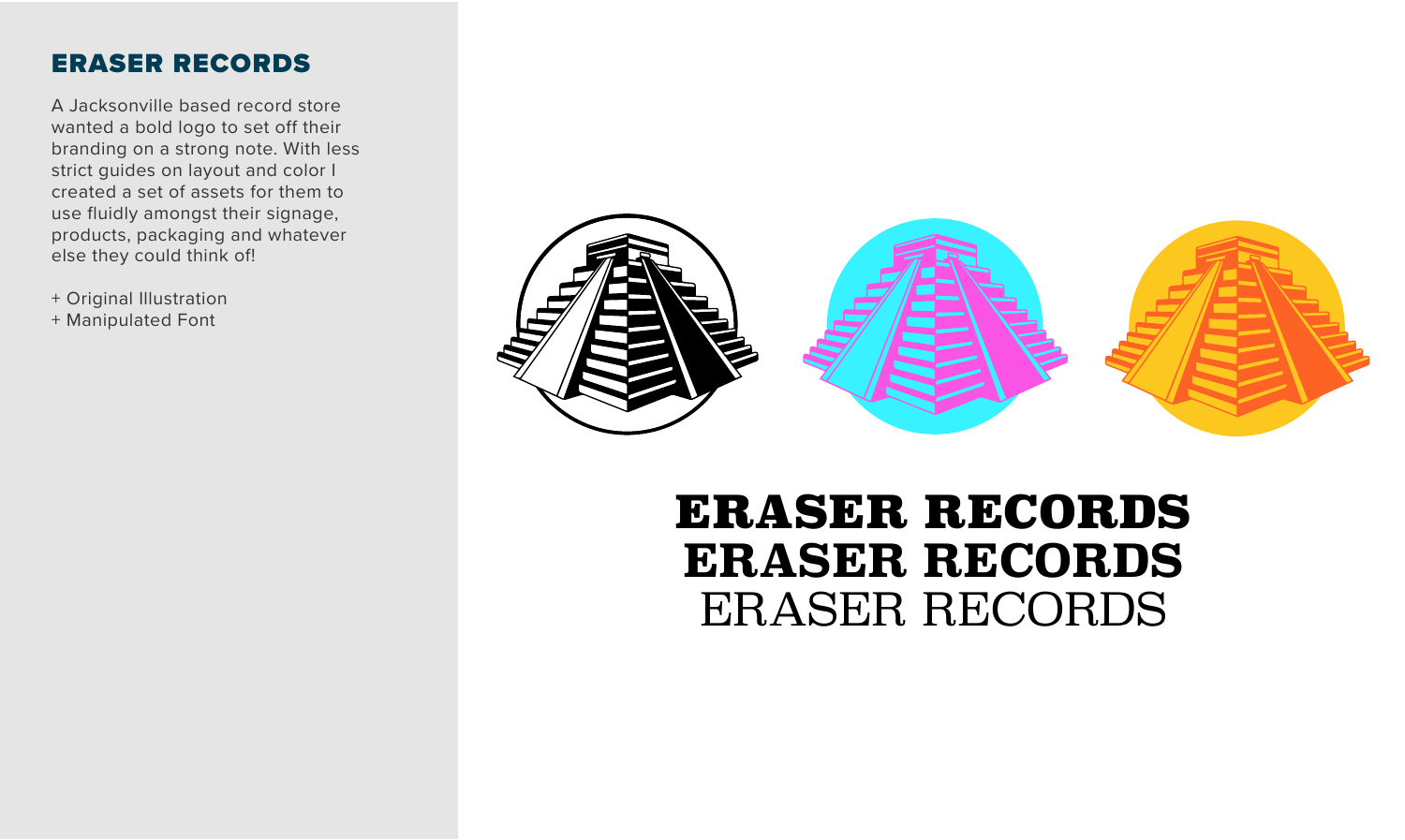### COOPS WOOD WORKS

Mathieu Cooper is a Jacksonville based woodworker who creates beautiful custom furniture. He wanted a logo that was clean and contemporary but felt somewhat rustic at the same time.

Here I included the chosen logo, (top) as well as the options that almost made the cut. It was a hard choice and I was personally happy with all three options.

+ Custom & Manipulated Fonts